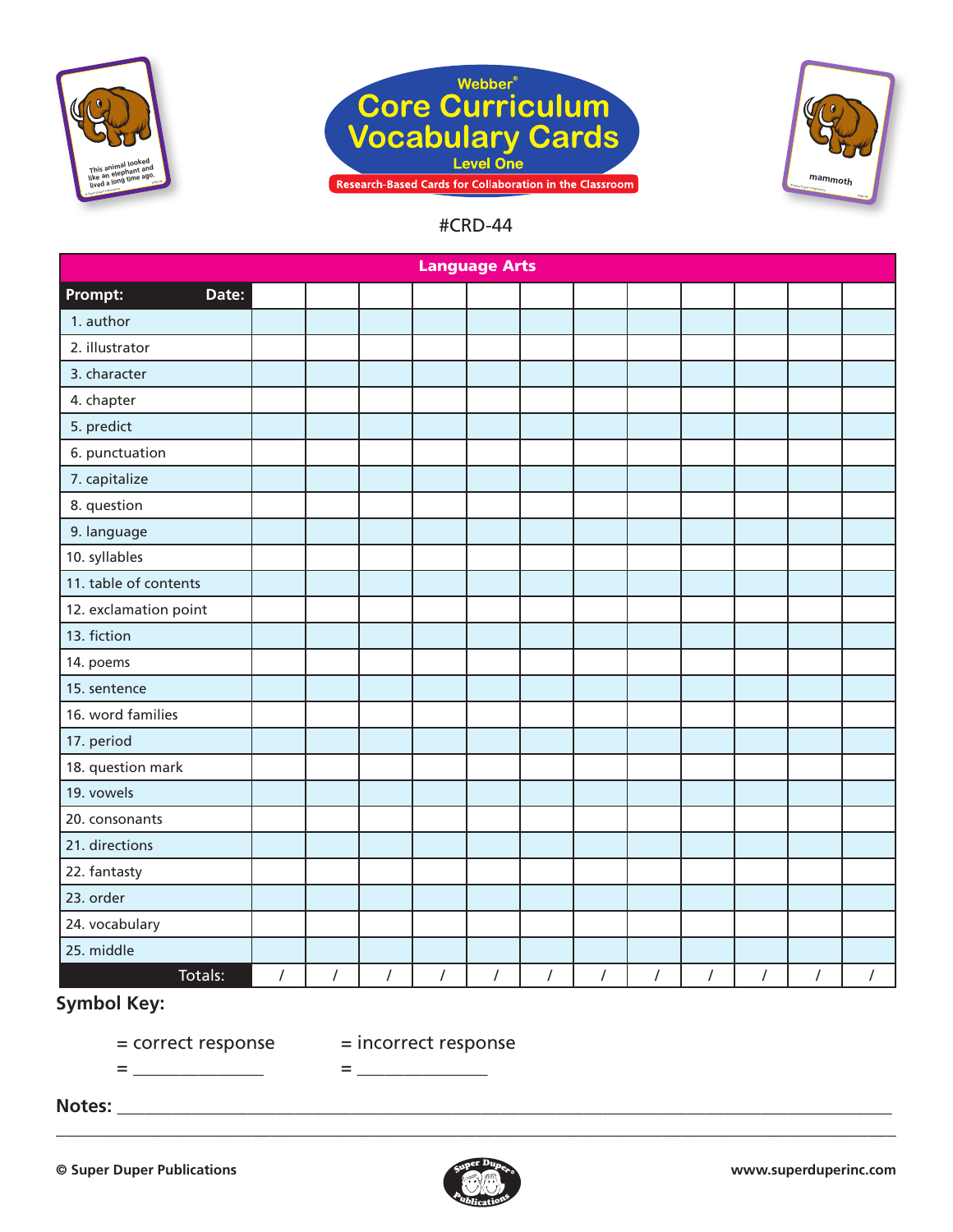





|                  |                |            |                |                | <b>Math</b> |            |            |            |            |                |            |                |
|------------------|----------------|------------|----------------|----------------|-------------|------------|------------|------------|------------|----------------|------------|----------------|
| Prompt:<br>Date: |                |            |                |                |             |            |            |            |            |                |            |                |
| 1. addition      |                |            |                |                |             |            |            |            |            |                |            |                |
| 2. backward      |                |            |                |                |             |            |            |            |            |                |            |                |
| 3. forward       |                |            |                |                |             |            |            |            |            |                |            |                |
| 4. direction     |                |            |                |                |             |            |            |            |            |                |            |                |
| 5. coin          |                |            |                |                |             |            |            |            |            |                |            |                |
| 6. even          |                |            |                |                |             |            |            |            |            |                |            |                |
| 7. odd           |                |            |                |                |             |            |            |            |            |                |            |                |
| 8. guess         |                |            |                |                |             |            |            |            |            |                |            |                |
| 9. measure       |                |            |                |                |             |            |            |            |            |                |            |                |
| 10. half hour    |                |            |                |                |             |            |            |            |            |                |            |                |
| 11. subtraction  |                |            |                |                |             |            |            |            |            |                |            |                |
| 12. minutes      |                |            |                |                |             |            |            |            |            |                |            |                |
| 13. sum          |                |            |                |                |             |            |            |            |            |                |            |                |
| 14. pound (lb)   |                |            |                |                |             |            |            |            |            |                |            |                |
| 15. temperature  |                |            |                |                |             |            |            |            |            |                |            |                |
| 16. digits       |                |            |                |                |             |            |            |            |            |                |            |                |
| 17. greater than |                |            |                |                |             |            |            |            |            |                |            |                |
| 18. less than    |                |            |                |                |             |            |            |            |            |                |            |                |
| 19. plus         |                |            |                |                |             |            |            |            |            |                |            |                |
| 20. inch (in)    |                |            |                |                |             |            |            |            |            |                |            |                |
| 21. total        |                |            |                |                |             |            |            |            |            |                |            |                |
| 22. chart        |                |            |                |                |             |            |            |            |            |                |            |                |
| 23. solve        |                |            |                |                |             |            |            |            |            |                |            |                |
| 24. double       |                |            |                |                |             |            |            |            |            |                |            |                |
| 25. minus        |                |            |                |                |             |            |            |            |            |                |            |                |
| Totals:          | $\overline{I}$ | $\sqrt{ }$ | $\overline{I}$ | $\overline{1}$ | $\sqrt{ }$  | $\sqrt{ }$ | $\sqrt{ }$ | $\sqrt{ }$ | $\sqrt{ }$ | $\overline{1}$ | $\sqrt{ }$ | $\overline{I}$ |

# **Symbol Key:**

= \_\_\_\_\_\_\_\_\_\_\_\_\_\_ = \_\_\_\_\_\_\_\_\_\_\_\_\_\_

= correct response = incorrect response

**Notes:** \_\_\_\_\_\_\_\_\_\_\_\_\_\_\_\_\_\_\_\_\_\_\_\_\_\_\_\_\_\_\_\_\_\_\_\_\_\_\_\_\_\_\_\_\_\_\_\_\_\_\_\_\_\_\_\_\_\_\_\_\_\_\_\_\_\_\_\_\_\_\_\_\_\_\_\_\_\_\_\_\_\_\_

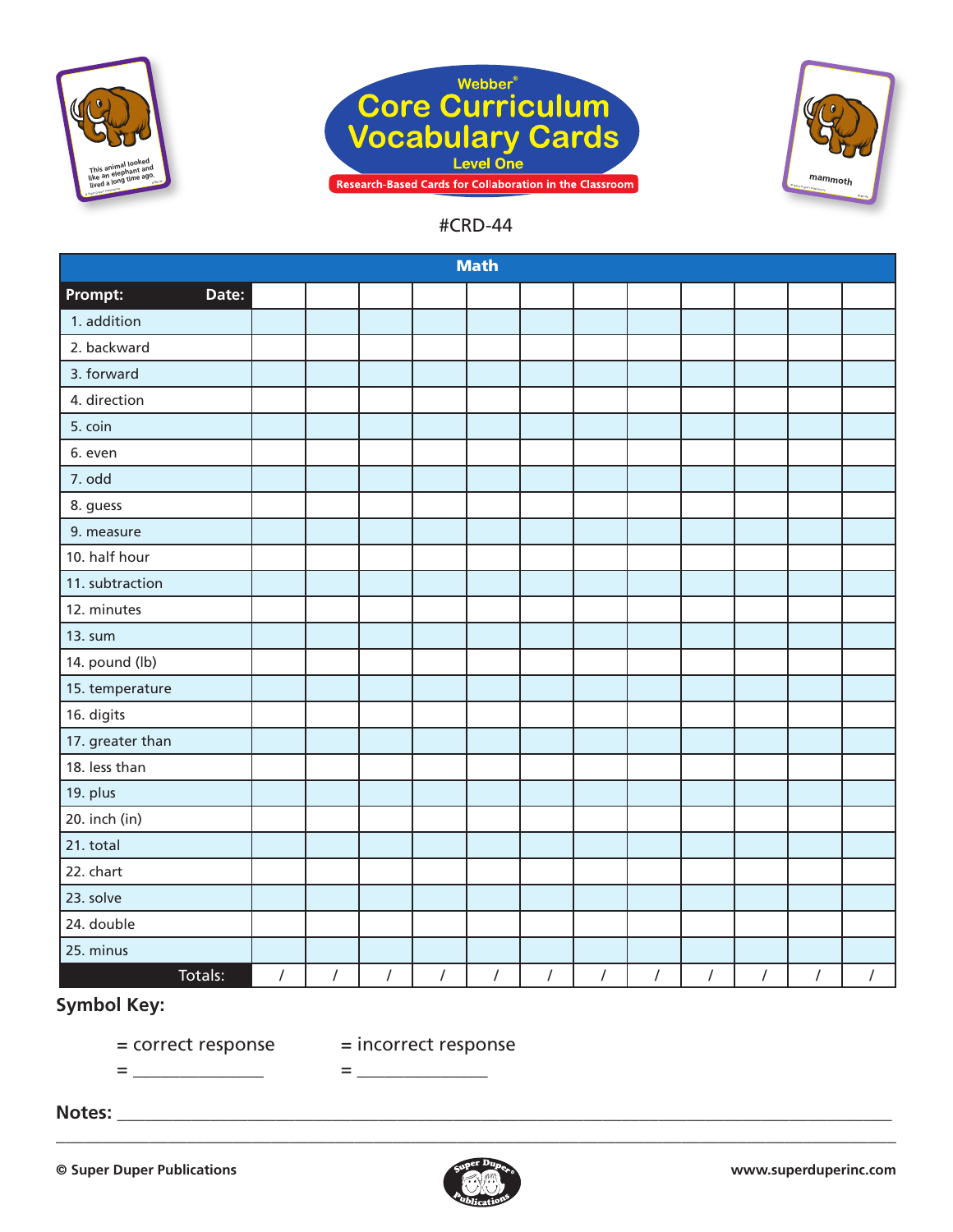





|                  |            |            |            |            | <b>Science</b> |            |            |                |            |            |            |            |
|------------------|------------|------------|------------|------------|----------------|------------|------------|----------------|------------|------------|------------|------------|
| Prompt:<br>Date: |            |            |            |            |                |            |            |                |            |            |            |            |
| 1. dinosaur      |            |            |            |            |                |            |            |                |            |            |            |            |
| 2. mammoth       |            |            |            |            |                |            |            |                |            |            |            |            |
| 3. living        |            |            |            |            |                |            |            |                |            |            |            |            |
| 4. sand          |            |            |            |            |                |            |            |                |            |            |            |            |
| 5. balance       |            |            |            |            |                |            |            |                |            |            |            |            |
| 6. star          |            |            |            |            |                |            |            |                |            |            |            |            |
| 7. thermometer   |            |            |            |            |                |            |            |                |            |            |            |            |
| 8. heat          |            |            |            |            |                |            |            |                |            |            |            |            |
| 9. ocean         |            |            |            |            |                |            |            |                |            |            |            |            |
| 10. salt water   |            |            |            |            |                |            |            |                |            |            |            |            |
| 11. moon         |            |            |            |            |                |            |            |                |            |            |            |            |
| 12. machine      |            |            |            |            |                |            |            |                |            |            |            |            |
| 13. sun          |            |            |            |            |                |            |            |                |            |            |            |            |
| 14. sky          |            |            |            |            |                |            |            |                |            |            |            |            |
| 15. freeze       |            |            |            |            |                |            |            |                |            |            |            |            |
| 16. location     |            |            |            |            |                |            |            |                |            |            |            |            |
| 17. sunlight     |            |            |            |            |                |            |            |                |            |            |            |            |
| 18. gravity      |            |            |            |            |                |            |            |                |            |            |            |            |
| 19. environment  |            |            |            |            |                |            |            |                |            |            |            |            |
| 20. shelter      |            |            |            |            |                |            |            |                |            |            |            |            |
| 21. liquid       |            |            |            |            |                |            |            |                |            |            |            |            |
| 22. non-living   |            |            |            |            |                |            |            |                |            |            |            |            |
| 23. seasons      |            |            |            |            |                |            |            |                |            |            |            |            |
| 24. mixture      |            |            |            |            |                |            |            |                |            |            |            |            |
| 25. solid        |            |            |            |            |                |            |            |                |            |            |            |            |
| Totals:          | $\sqrt{2}$ | $\sqrt{2}$ | $\sqrt{ }$ | $\sqrt{ }$ | $\sqrt{ }$     | $\sqrt{ }$ | $\sqrt{ }$ | $\overline{I}$ | $\sqrt{2}$ | $\sqrt{2}$ | $\sqrt{ }$ | $\sqrt{ }$ |

# **Symbol Key:**

= \_\_\_\_\_\_\_\_\_\_\_\_\_\_ = \_\_\_\_\_\_\_\_\_\_\_\_\_\_

= correct response = incorrect response

**Notes:** \_\_\_\_\_\_\_\_\_\_\_\_\_\_\_\_\_\_\_\_\_\_\_\_\_\_\_\_\_\_\_\_\_\_\_\_\_\_\_\_\_\_\_\_\_\_\_\_\_\_\_\_\_\_\_\_\_\_\_\_\_\_\_\_\_\_\_\_\_\_\_\_\_\_\_\_\_\_\_\_\_\_\_

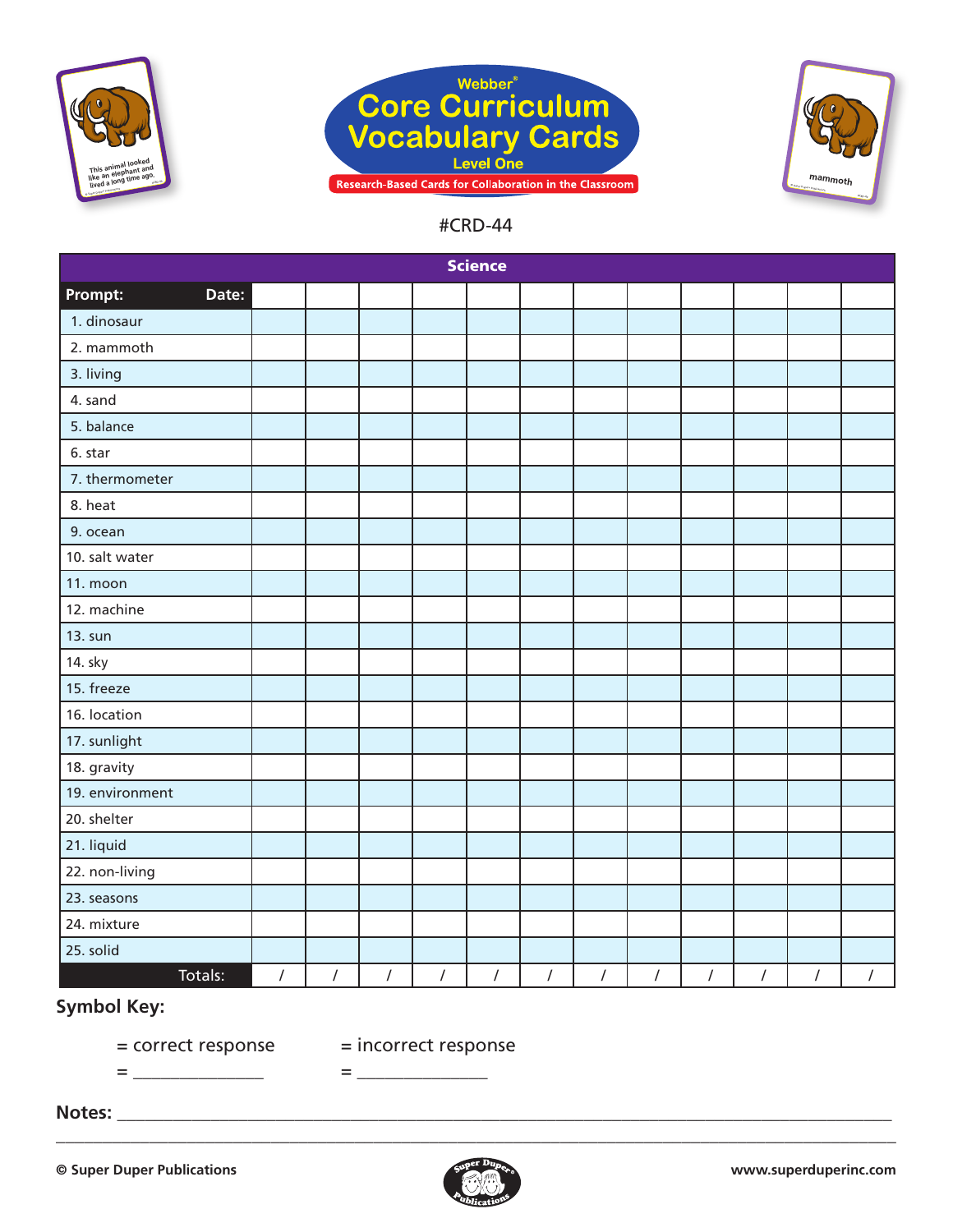





|                   |                |            |            |                  | <b>Social Studies</b> |            |            |                                               |                  |                |            |            |
|-------------------|----------------|------------|------------|------------------|-----------------------|------------|------------|-----------------------------------------------|------------------|----------------|------------|------------|
| Prompt:<br>Date:  |                |            |            |                  |                       |            |            |                                               |                  |                |            |            |
| 1. country        |                |            |            |                  |                       |            |            |                                               |                  |                |            |            |
| 2. responsibility |                |            |            |                  |                       |            |            |                                               |                  |                |            |            |
| 3. citizen        |                |            |            |                  |                       |            |            |                                               |                  |                |            |            |
| 4. election       |                |            |            |                  |                       |            |            |                                               |                  |                |            |            |
| 5. president      |                |            |            |                  |                       |            |            |                                               |                  |                |            |            |
| 6. states         |                |            |            |                  |                       |            |            |                                               |                  |                |            |            |
| 7. veterans       |                |            |            |                  |                       |            |            |                                               |                  |                |            |            |
| 8. laws           |                |            |            |                  |                       |            |            |                                               |                  |                |            |            |
| 9. flag           |                |            |            |                  |                       |            |            |                                               |                  |                |            |            |
| 10. future        |                |            |            |                  |                       |            |            |                                               |                  |                |            |            |
| 11. map           |                |            |            |                  |                       |            |            |                                               |                  |                |            |            |
| 12. mayor         |                |            |            |                  |                       |            |            |                                               |                  |                |            |            |
| 13. city          |                |            |            |                  |                       |            |            |                                               |                  |                |            |            |
| 14. governor      |                |            |            |                  |                       |            |            |                                               |                  |                |            |            |
| 15. relatives     |                |            |            |                  |                       |            |            |                                               |                  |                |            |            |
| 16. north         |                |            |            |                  |                       |            |            |                                               |                  |                |            |            |
| 17. west          |                |            |            |                  |                       |            |            |                                               |                  |                |            |            |
| 18. east          |                |            |            |                  |                       |            |            |                                               |                  |                |            |            |
| 19. south         |                |            |            |                  |                       |            |            |                                               |                  |                |            |            |
| 20. globe         |                |            |            |                  |                       |            |            |                                               |                  |                |            |            |
| 21. past          |                |            |            |                  |                       |            |            |                                               |                  |                |            |            |
| 22. present       |                |            |            |                  |                       |            |            |                                               |                  |                |            |            |
| 23. holidays      |                |            |            |                  |                       |            |            |                                               |                  |                |            |            |
| 24. want          |                |            |            |                  |                       |            |            |                                               |                  |                |            |            |
| 25. need          |                |            |            |                  |                       |            |            |                                               |                  |                |            |            |
| Totals:           | $\overline{I}$ | $\sqrt{ }$ | $\sqrt{ }$ | $\left  \right $ | $\sqrt{ }$            | $\sqrt{ }$ | $\sqrt{2}$ | $\left  \begin{array}{c} \end{array} \right $ | $\left  \right $ | $\overline{I}$ | $\sqrt{2}$ | $\sqrt{ }$ |

# **Symbol Key:**

= \_\_\_\_\_\_\_\_\_\_\_\_\_\_ = \_\_\_\_\_\_\_\_\_\_\_\_\_\_

= correct response = incorrect response

**Notes:** \_\_\_\_\_\_\_\_\_\_\_\_\_\_\_\_\_\_\_\_\_\_\_\_\_\_\_\_\_\_\_\_\_\_\_\_\_\_\_\_\_\_\_\_\_\_\_\_\_\_\_\_\_\_\_\_\_\_\_\_\_\_\_\_\_\_\_\_\_\_\_\_\_\_\_\_\_\_\_\_\_\_\_